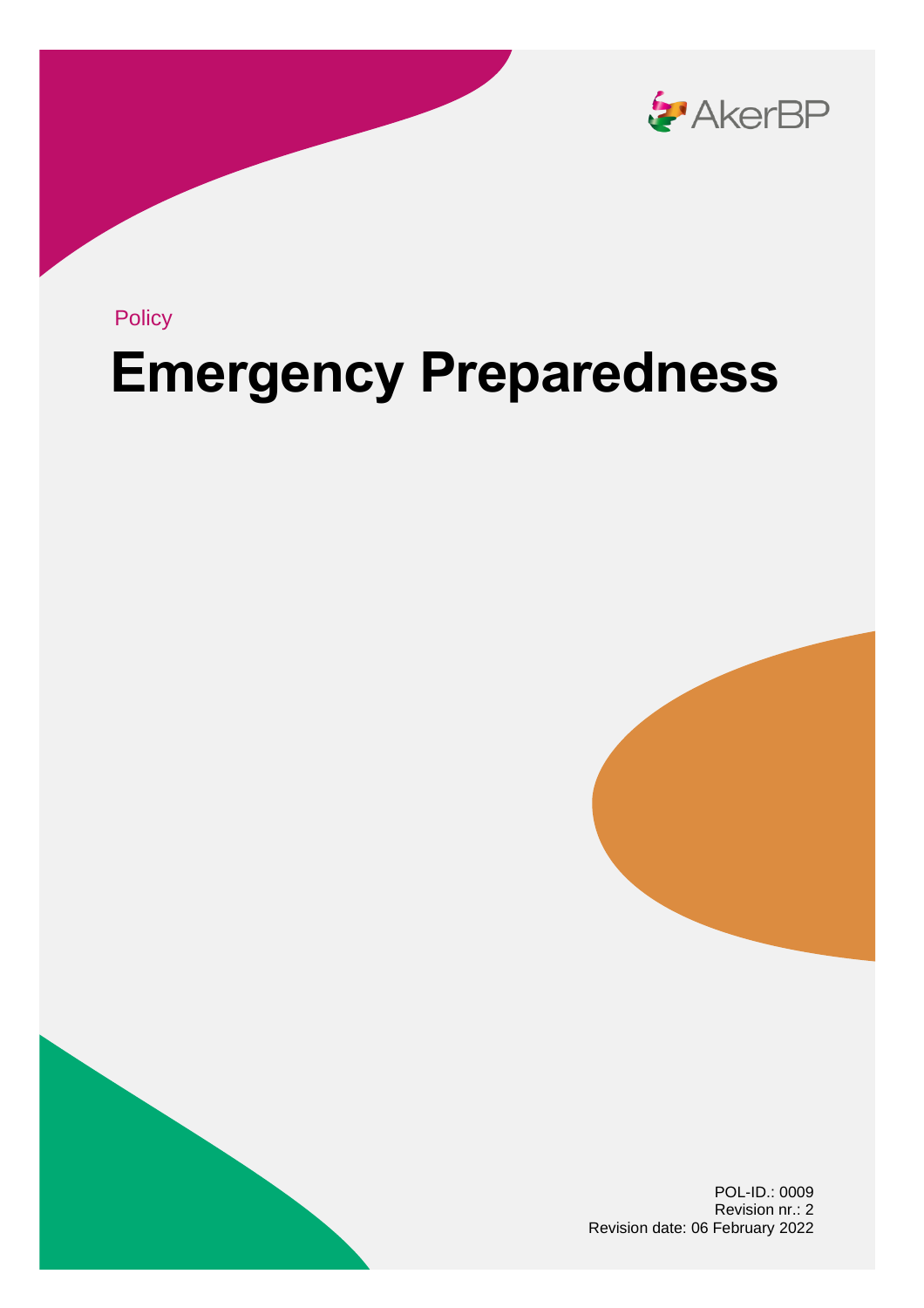

#### **Policy**

# **Emergency Preparedness**

The main purpose is to deliver, maintain and further develop a highly competent, robust and effective emergency response organization to manage incidents and crisis in Aker BPs business. Aker BP will take the necessary precautions to reduce risk and prevent an unwanted incident from occurring in the company's operations.

Emergency preparedness planning is based on the principles of establishing barriers and maintaining them through the planning and execution of activities. Risk assessments, analyzes, procedures and training of personnel are the core for establishing a competent and robust organization that can handle all types of incidents in a safe and efficient manner. We seek to use new or improved technology where it can strengthen the emergency preparedness or reduce the need for manual intervention.

Aker BP's emergency preparedness principles apply to the company's emergency preparedness organization. Together with the company's emergency preparedness philosophy, the principles provide guidelines for how to handle a hazardous and accident situation.

## 1.1 Prioritization to prevent and limit damage

Aker BP's priorities during an incident are to prevent and limit damage to:

- People
- **Environment**
- Assets and financial values
- **Reputation**

#### 1.2 Proactive emergency preparedness method

Aker BP shall handle an incident in accordance with the proactive method:

- **Assess** Establish a common situational awareness based on available information, set the potential of the incident and the management plan. Verify information.
- **Overreact**  Moderate overreaction (based on the "worst case") to ensure access to resources and initiation of measures when needed.
- Implement Measures to limit consequences and prevent escalation.
- **Normalize**  Measures to restore normal operation.

#### 1.3 Qualified personnel to the emergency response organization

Emergency preparedness personnel shall be trained and verified for duty according to set competence requirements for each role.